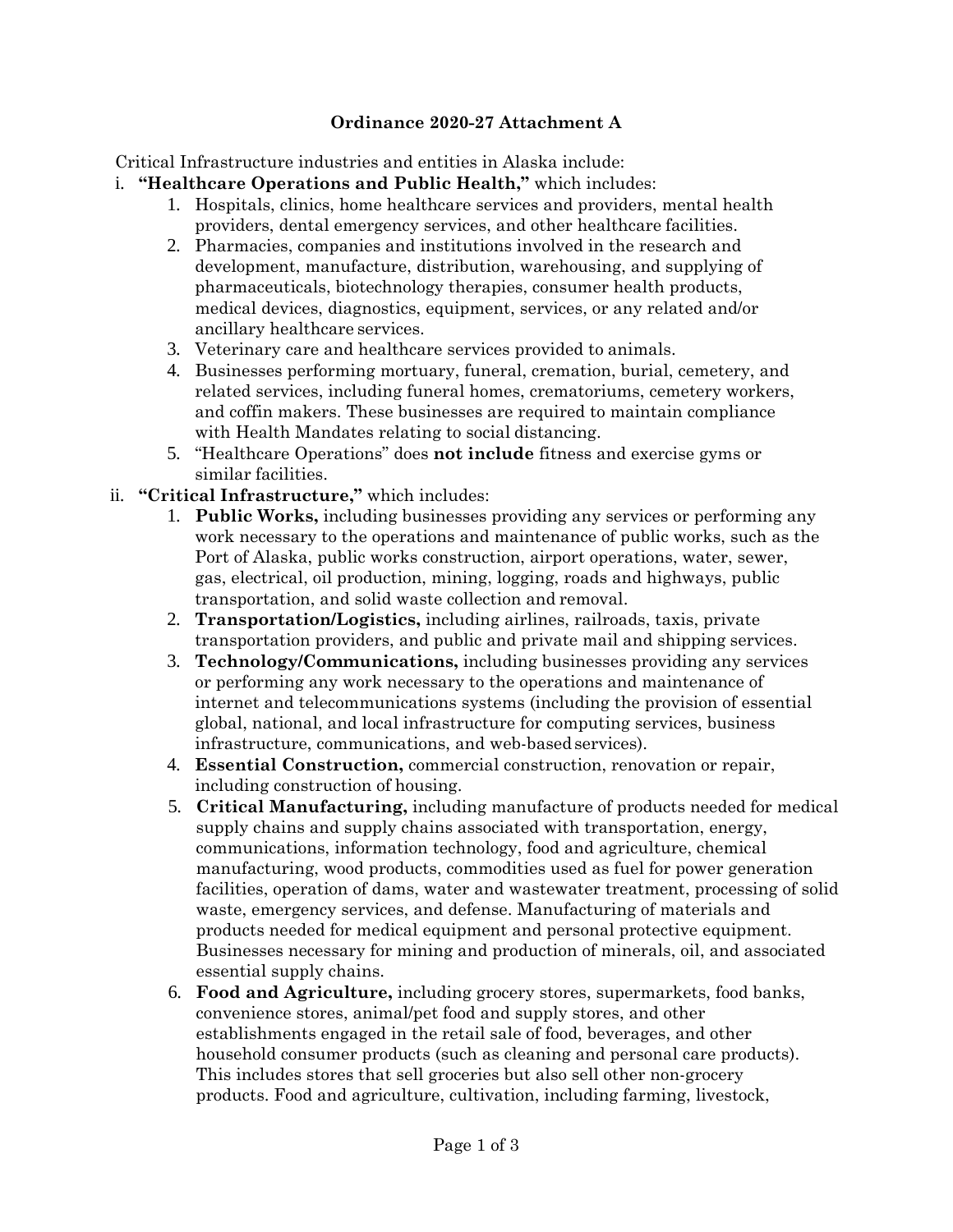fishing and processing. This includes manufacturers and suppliers of food and items necessary to support of the Food and Agriculture industry.

- a. This includes farmers markets where vendors sell directly to consumers only agricultural products, food items, soaps, and sanitizers.
- 7. **Home Emergency and Safety,** including establishments that sell products necessary to maintaining the safety, sanitation, and essential operation of residences or provide home emergency/safety equipment and gear including products for personal protection.
- 8. **Fishing**, including persons engaged in subsistence fishing and in the fishing industry including the fisherman, processors, guides, and transporters of the fish as well as those under contract with the fisherman, processors, guides, and transporters for provisioning.
- iii. **"Financial services sector,"** which includes workers who are needed to: process and maintain systems for processing financial transactions and services, such as payment, clearing and settlement services, wholesale funding, insurance services, and capital markets activities; provide consumer access to banking and lending services, including ATMs, movement of currency (e.g., armored cash carriers); support financial operations, such as those staffing data and security operations centers, appraisals and titling, and key, third-party providers who deliver core services.
- iv. **"Public Safety,"** which includes:
	- 1. **"First Responders,"** including emergency management, emergency dispatch, and law enforcement.
	- 2. **"Corrections,"** including Department of Corrections, jails and detention facilities, and probation offices.
	- 3. **"Government Agencies,"** including Court systems, Office of Children's Services personnel acting in an official capacity, Public agencies responding to abuse and neglect of children, elders, and vulnerable adults, and Department of Defense Personnel returning from temporary duty or engaging in mission essential travel.
		- a. This includes functions related to returning inmates begin released to the place of arrest (it is a "critical personal need" for the inmate to travel).
- v. **"Essential Governmental Functions,"** which includes all services needed to ensure the continuing operation of government agencies including providing for the health, safety, and welfare of the public.
- vi. **"Essential Business,"** which includes:
	- 1. Businesses that provide food, shelter, social services, and other necessities of life for economically disadvantaged or otherwise needy individuals;
	- 2. Newspapers, television, radio, and other media services;
	- 3. Gas stations and auto-supply, auto-repair, bicycle-repair, and related facilities;
	- 4. Hardware stores;
	- 5. Plumbers, electricians, exterminators, mechanics, and other service providers who provide services that are necessary to maintaining the safety, sanitation,